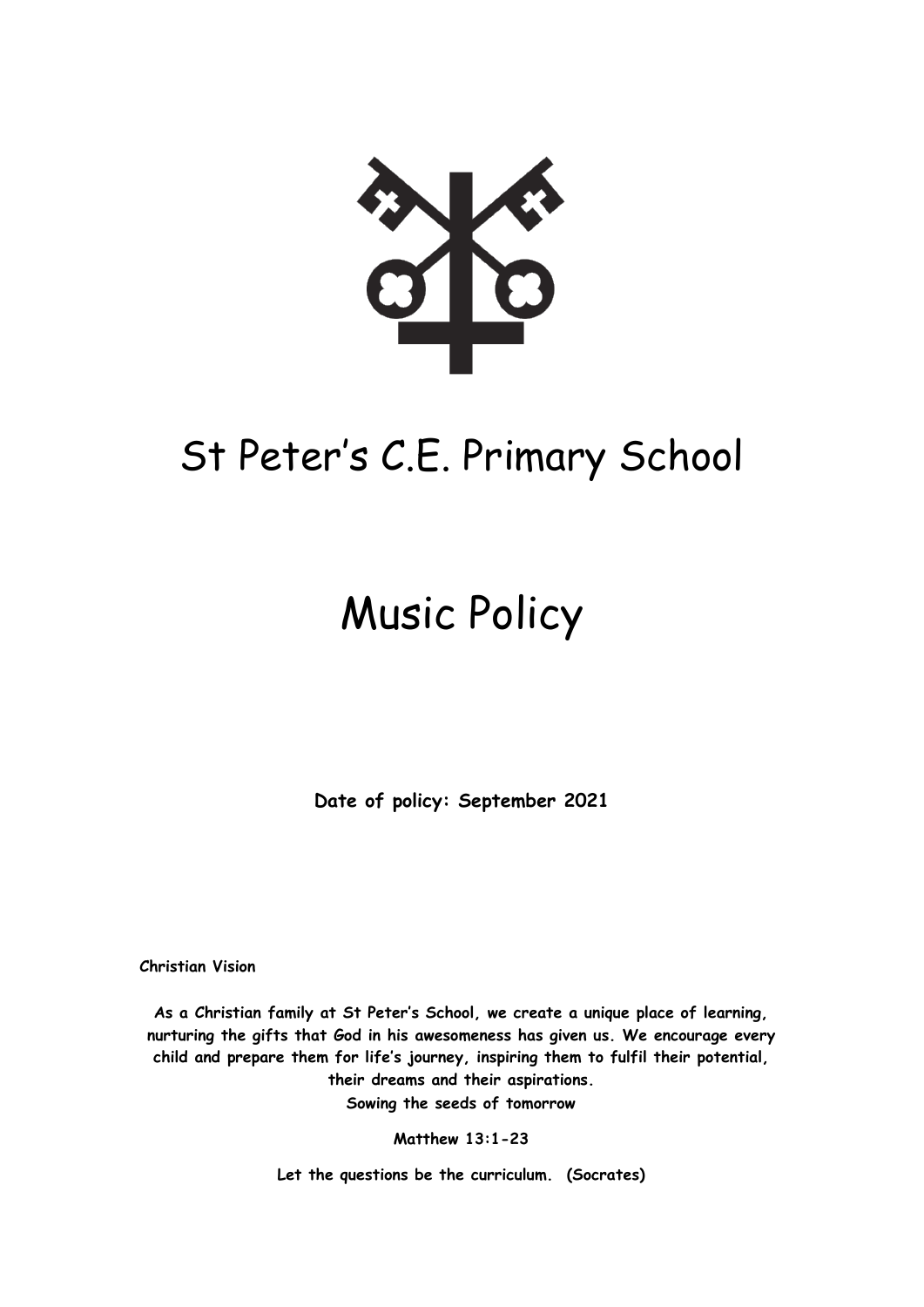# **Aims and Objectives**

At St Peter's CE Primary School, through the Music Curriculum we aim to…

- Foster an enjoyment of music, whether that is listening to music, singing or through being able to play a musical instrument.
- Facilitate children making links between Music and other Curriculum areas.
- Develop confidence and self-esteem through singing, playing and performing.
- Facilitate children's creativity and encourage them to develop their own musical ideas through composition.
- Enable children to respond to music and express their ideas and opinions using appropriate and subject specific vocabulary.
- Developing listening skills
- Help children to understand the "science" involved in the creation of music, and the many purposes of music itself.

#### **Teaching and learning style**

It is expected that learning and teaching in music be mostly practical, paying regard to all learning styles within the classroom. There will be opportunities to record work, through writing, notation or through the use of ICT such as cameras, video or music creation software.

# **Curriculum Planning**

At Key Stages 1 and 2, the music curriculum focuses on engaging and developing a love of music in all children. We foster a creative curriculum and incorporate Music through use of the scheme KAPOW which we link to our Topic where possible.

Teaching should ensure that children increase their self-confidence, develop a critical engagement with music, compose and listen with discrimination to the best in the musical canon.

Breadth of study should include:

- Performing, listening to, reviewing and evaluating music.
- Music across a range of historical periods, genres, styles and traditions
- Learn to sing and use their voices
- Have the opportunity to learn a musical instrument
- Use technology appropriately in accordance with music
- Understand and explore how music is created
- To know, use and understand pitch, duration, dynamics, tempo, timbre, texture, structure and appropriate musical notation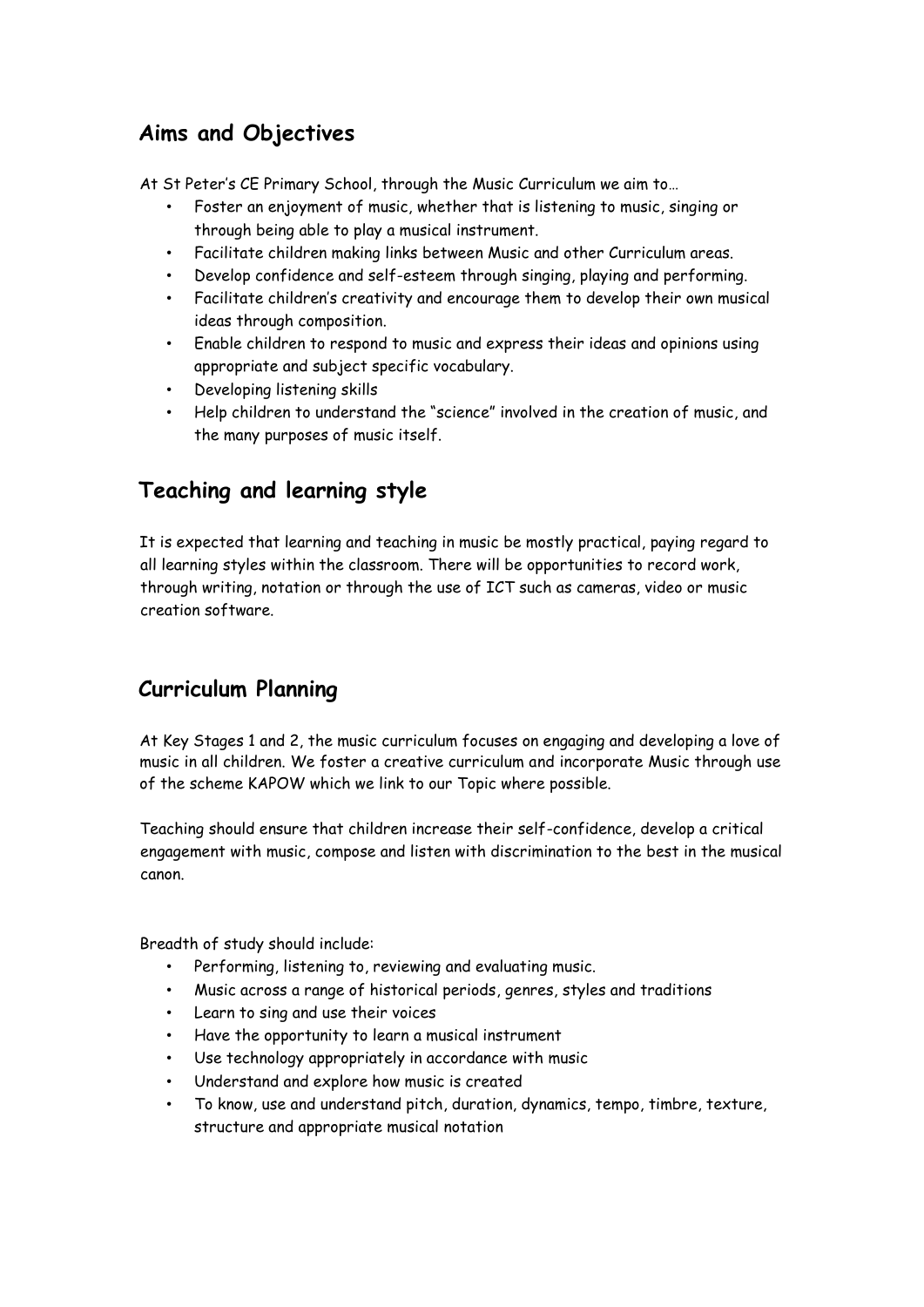# **Foundation Stage**

The aim by the end of the Foundation Stage Years is to ensure that children sing songs, make music and experiment with ways of changing them.

Children should be given the freedom through continuous provision to create sound with different instruments, listen to music that is familiar and new to them, build a repertoire of new songs that they join in with and enjoy.

Throughout school this is achieved through **Kapow**, an on-line subscription based world of music which encompasses all of the above.

# **Role of the Lead Teacher**

The role of the lead teacher for Music within St Peter's CE Primary School includes the following elements:

- Supporting staff in the delivery of music across the school
- Auditing staff professional development requirements
- Auditing school resources, organising and replacing as necessary
- Reviewing and updating the music documentation policy
- Monitoring the delivery of Music within school
- Keeping up-to-date with Kapow updates and training and outside agencies which may be used within schools

# **School and Curriculum Organisation**

- All classes will have a scheduled Music lesson each week following the Kapow scheme of work
- Year 4 have a weekly instrumental lesson with Bolton Music Service for the first two terms of the school year
- Music forms an integral part of Collective Worship, and whole school music, where the children sing and listen to a range of songs from both worship and enjoyment.
- Families may choose for their children to receive individual music peripatetic tuition which is delivered in school by Bolton Music School staff during the school day, and which is arranged and paid for by parents.